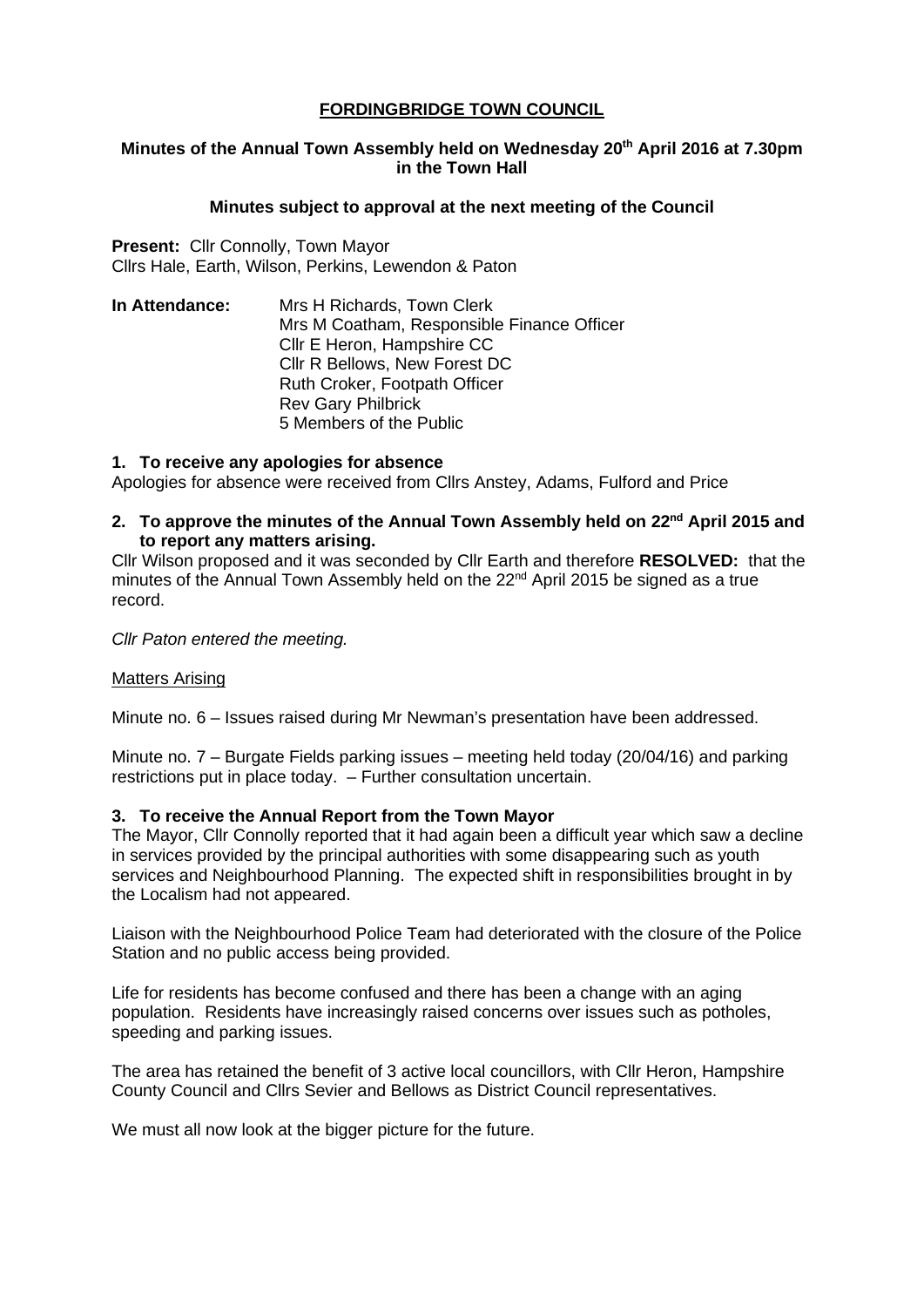The Pavilion re-build project has not progressed as the original scheme was too grand and costly and the Council will now look at other options including possible refurbishment of the existing building. Council works do bring rewards and it is always good to receive thanks.

The refreshment kiosk in the Recreation Ground has now been operating for 18 months and the Council now need to look at refurbishment of the Memorial Garden.

Discussions have taken place regarding rejuvenation of the Business Forum, however, this has not been progressed by business representatives.

The enhancement of the Town Centre is also another key issue which must be undertaken. Although the Motto Guzzi Club are unfortunately not returning to the town this year, other key events are planned including:

- Queen Elizabeth's 90<sup>th</sup> birthday celebrations (Flowers and bunting in the Town Centre, a Picnic in the Park and litter pick)
- Plans will get underway for the 150<sup>th</sup> anniversary of the Turks Football Club (taking place in 2018)
- Plans will also be made shortly for the  $35<sup>th</sup>$  anniversary of the Twinning Association with Vimoutiers in France (May 2017)

The Mayor then gave thanks to the following:

- County and District Councillors for their support over the past year and our goals for the common good of the community
- Fellow Town Councillors
- Fordingbridge Rotary Club for their support and assistance with events in the town (Remembrance Parade, Christmas Event) and fundraising to support the Christmas **Lights**
- Avon Valley Partnership for their support and again working together for the common good of the community
- A special thank you to Cllr Ann Sevier for her work regarding WW1 research and website administration
- Officers and staff of the Town Council
- Special thanks to the Finance Officer, Martine in understanding and complying with Financial Transparency
- Thanks to the Clerk, Assistant Clerk and Finance officer for the extra time worked and particularly the Clerk in managing the staff and bringing them together as a team

Finally in summary, the Mayor stressed that the way forward must be with decision being made for the common interest and the town must pull together.

### **4. To report on finances for 2015/16 (un-audited accounts) and the budget for 2016/17**

The Finance Officer reported on the council's financial activity over the past year including the monies received and spent from developer's contributions (Section 106) which included Play Area Enhancement – now need to complete fencing works to improve safety. The budget for 2015/16 is overspent due to works to the Kiosk.

The new budget must include funds to undertake additional pitch maintenance due to the increased usage of the pitches; the potential need for roof repairs to alleviate the leak at the Town Hall and other conservation work.

The precept has not been raised this year, although next year may see the grant from New Forest District Council disappear.

The S137 grants are underspent this year and more applications from local groups are needed.